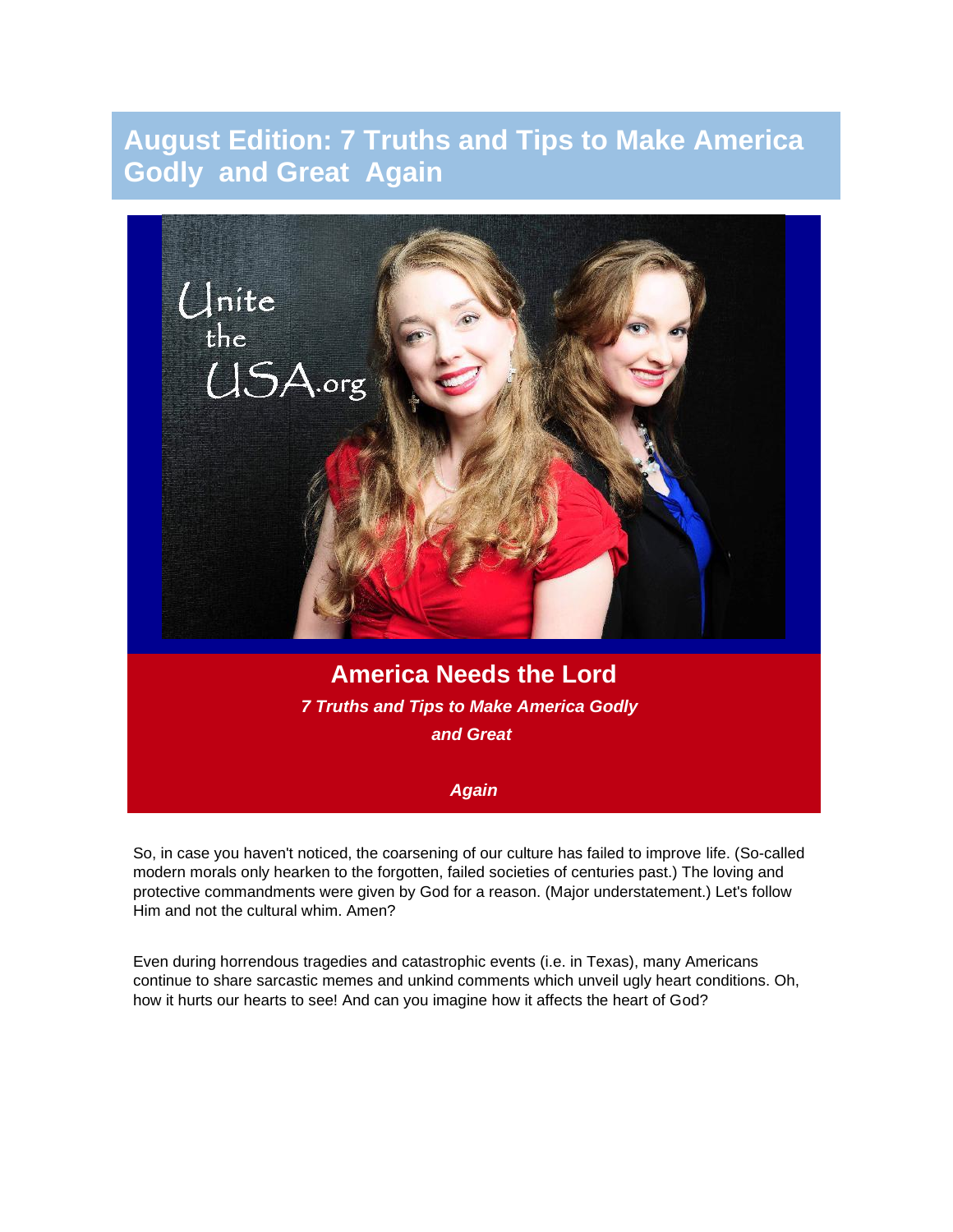Let's put it bluntly and Biblically: People desperately need Jesus. All of us. And we believers need to start sharing the Gospel more and more without feeling ashamed or like we need to make it hard. Here are *7 Truths and Tips to Make America Godly and Great Again*:

- *Believe the Bible -Not the Media Bias.* Often, certain media edit out Christian comments from inspirational news items. (We know it from experience: As authors and recording artists, we have been interviewed hundreds of times.) Just remember that God is still working. Mightily. And the Good News is spreading -whether in the news or not. Prayer is powerful. Christ remains King. Be encouraged! Many are serving Him with action. For example, we believe donating to Samaritans Purse is a wonderful way to partner with fellow Christians who are on-site helping Texas. (Go to [https://www.samaritanspurse.org/disaster/hurricane-harvey/.](http://r20.rs6.net/tn.jsp?t=yschb69ab.0.0.4h4hhncab.0&id=preview&r=3&p=https%3A%2F%2Fwww.samaritanspurse.org%2Fdisaster%2Fhurricane-harvey%2F))
- Live and Love Like Jesus, Who Remains with You. Feel alone in trying to make a difference? Or, worse yet, do you feel defeated? You're not alone. God is with you. And many believers are still making a difference in America. We need to remember that megagood is done by countless true Christians who go unnoticed by the media. Remember: God knows who are His. And "...the Lord sees not as man sees; for man looks at the outward appearance, but the Lord looks at the heart" (I Samuel 16:7, AMP). We are so thankful for that fact!
- *American Churches Need to "Be Real" without Making a Big Deal about Being Real.* We're not pastors. But we are saved daughters of the King. Jesus saved us! And we're millennials who just want people to know Him, too. He is so good...beyonddescription awesome! How could we not share about Him? We're not perfect, but He is!

So, as millennials who love Jesus (who first loved us), let us say it bluntly: Churches just need to share Jesus. Share the Gospel. They don't need to jazz up the message. They just need to share the message without messing around with it. The Gospel is more than enough. It's not about trying to act real or market it. It's about authenticity. It's about being real without making a big deal about being real. Loving God and loving others...

- *Repentance from Sin (which always hurts us) and Acceptance of God's Son (who loves us and wants what is best for us).* Repentance from sin and acceptance of God's Son must be shared without apology. We love our local church, and we really thank God for it. (We feel so blessed to grow in Christ there.) But there are other churches that need to return to sharing the Bible without apology.
- *Apply the Word to the World and Not the World to the Word.* As we've said before, it's time for America's churches to apply the Word to the world instead of the world to the Word. It's time to love God and love others with His love --regardless of whether they look different or are in an opposing party. (Remember that "love your enemies" part?) While never enabling evil, we must love others with His love.
- *Come to Christ, Who Will Come Again.* Instead of coming up with what feels good to believe, people need to know the truth about who God is: He is good, holy, true, allpowerful, all-knowing, omnipresent, and beyond-description loving. He is more than enough! And remember: He is coming again!
- **Only Jesus Can.** Please, America, stop thinking it's good enough to come up with concepts that are just feel-good lies. Come to Christ, who loves you and died in your place so that you could be set free from death and the tyranny of sin. **Good policies can help, but they certainly can't save us. Only Jesus can.** "So repent [change your inner self-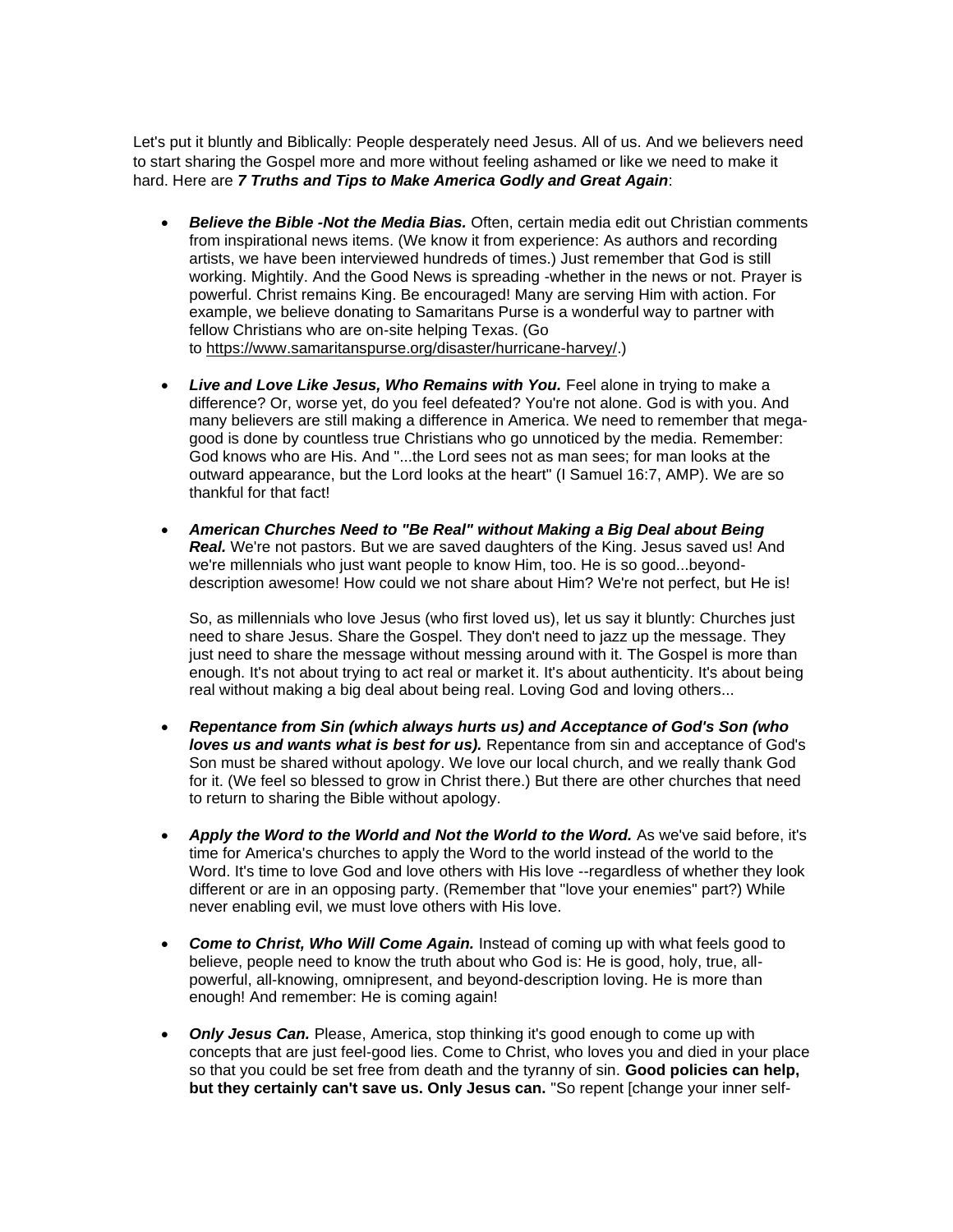your old way of thinking, regret past sins] and return [to God-seek His purpose for your life], so that your sins may be wiped away [blotted out, completely erased], so that times of refreshing may come from the presence of the Lord [restoring you like a cool wind on a hot day];" (Acts 3:19, AMP).

There. We said it. And we believe it. Let's live it!

God bless you always,

Stacie Stoelting and Carrie Stoelting Sisters and founders of [Unite the USA](http://unitetheusa.org/index.html)

# **My Hope, America**



Billy Graham's message to America

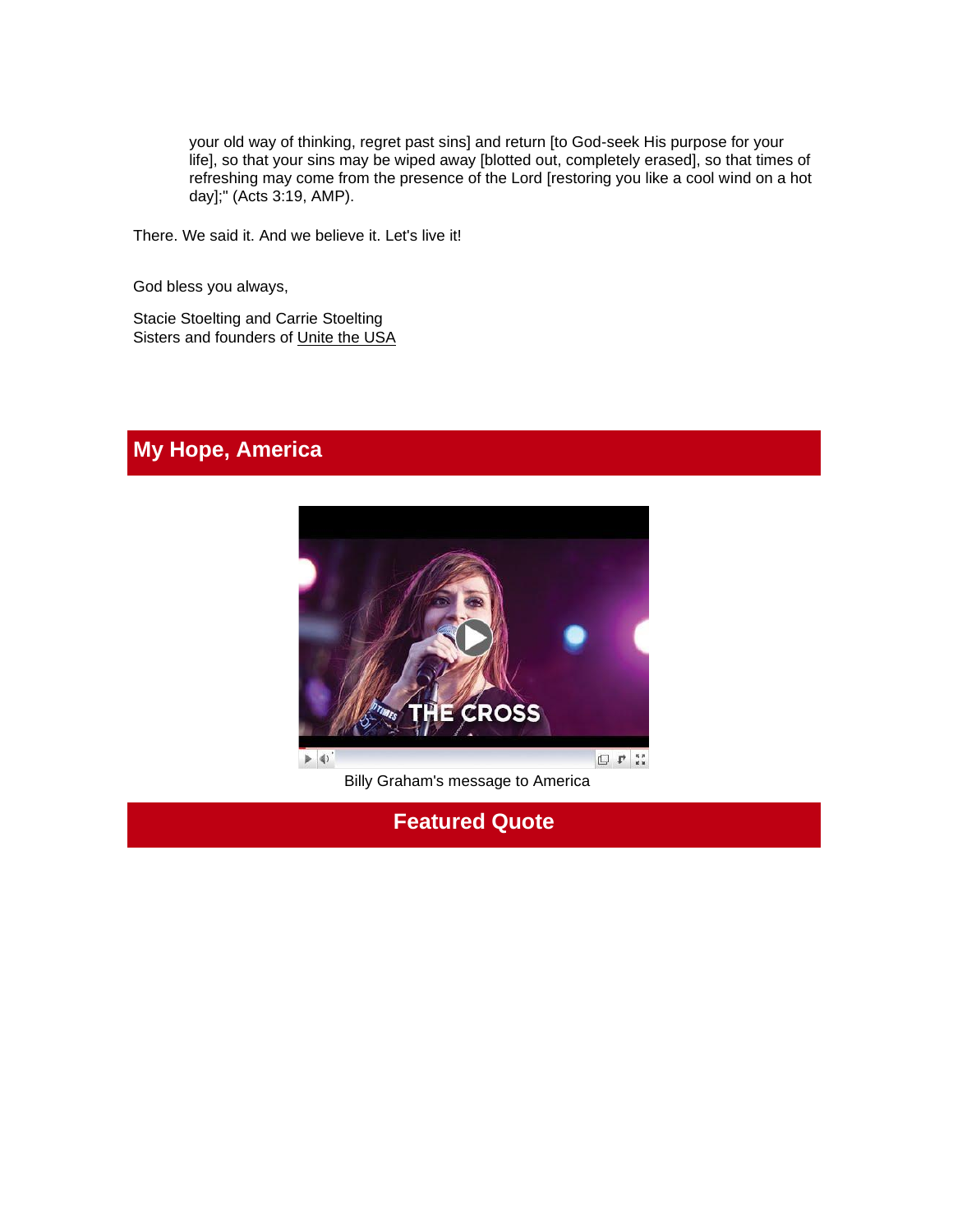"Our society strives to avoid any possibility of offending anyone --except God."

**Rev. Billy Graham**



#### **This Month's Bible Verse**

"Jesus answered him, 'Truly, truly, I say to you, unless one is born again he cannot see the kingdom of God.'" **--John 3:3**

## **What happened to repentance?**

By Tim Wildmon

*From that time Jesus began to preach, saying, "Repent, for the kingdom of heaven is at hand." (Matthew 4:17)*

I recently heard a very popular Christian speaker talk to a large audience for an hour. He said nothing heretical. He said nothing controversial. He just focused on the "unconditional" love of God. Again, nothing wrong with what he did say, but it is what he did not say that bothered me. He said nothing about repentance from sin. There is a reason Jesus said what He said in the above Bible verse. And there is a reason John the Baptist introduced Jesus to the world with the exact same proclamation in Matthew 3:2: "Repent, for the kingdom of heaven is at hand."



There is a popular trend going on in the American Christian church. The trend is to talk of the love of God without talking about the justice of God. But if you read the Bible, it is clear. There exists both the grace of God and the wrath of God, and Jesus Christ spoke of both.

After watching Rev. Billy Graham's latest message to America recently, which was a call for individuals to turn from their sin and follow Jesus Christ, I commented to someone that Dr. Graham would not fill stadiums today with that message as he did for so many decades.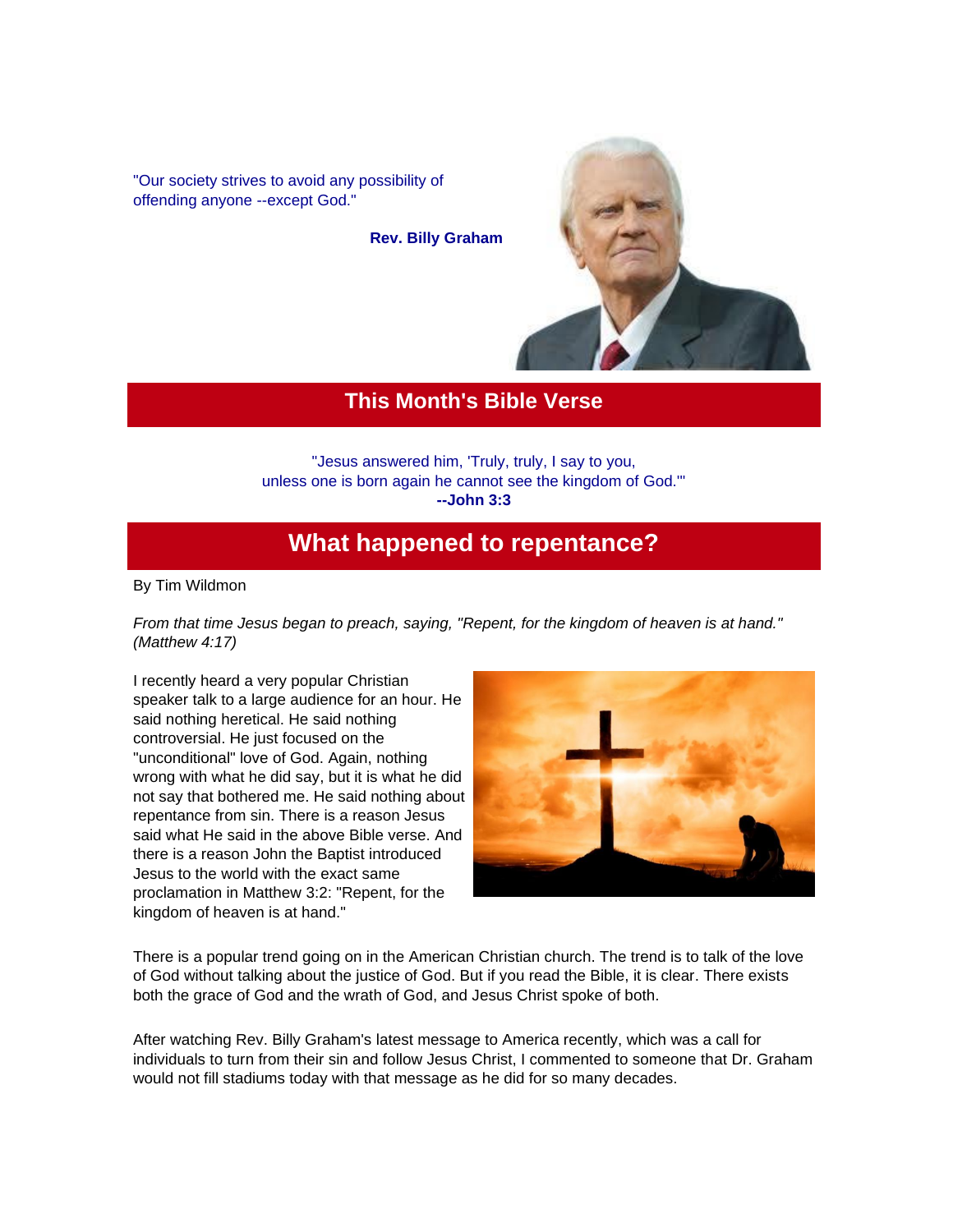Today's most popular "evangelists" are those who tell people what God can do for them in terms of self-esteem, a better job, whiter teeth, etc. I'm not saying God doesn't bless people with these temporal things of life sometimes. I am saying that has nothing to do with the fundamentals and essentials of the Christian faith. The attempt is to try and attract people with the potential benefits of a relationship with God rather than attract them with what God requires of them such as righteousness, holiness, self-denial, sacrifice, etc. Try selling books with those words on the cover and see if Oprah Winfrey calls you for an interview.

It is true that God's love for mankind is unconditional. However, in order for man to be in right relationship with God, man must conform his life to match with God's requirement of man. And God does not force this decision on man. God draws a person to Himself, but it is the free will of the individual to decide if he or she will obey God's requirements for a right relationship.

Jesus called this experience being "born again." In other words, a person (every human) must understand that he or she has violated God's laws and is forever separated from God spiritually unless he or she repents of sin and trusts in the shed blood of Jesus on the cross for forgiveness of that sin in order to be counted among those who have been redeemed - redeemed from the consequences of unrepentant sin, which is death and hell.

What I am writing here is not popular in contemporary America, where we want to live our own lives without interference from God. It's our natural tendency to live for ourselves instead of obeying the commands of God. That is the ongoing struggle between flesh and spirit.

In order to demonstrate our love for Christ, He says we must deny ourselves, pick up our cross daily, and follow Him. Our "cross" is a challenge to wake up daily and try our best to live like Jesus. The way we learn to live like Jesus is to study the Bible, take time to pray, and fellowship with other believers. We call that "church."

God knows we will fail at this precisely because we are human. Sometimes we are tempted by sin and we give in to it. But the Bible also says that if we confess our sins to God, He is willing to forgive us. That is great news!

No one is compelled to believe this. You may read this and call it foolishness. That is your right. But if that is your view, I challenge you to read one book in the Bible - the Gospel of John - and consider the claims of the Bible and Christ before you dismiss Christianity.

## **About Tim Wildmon**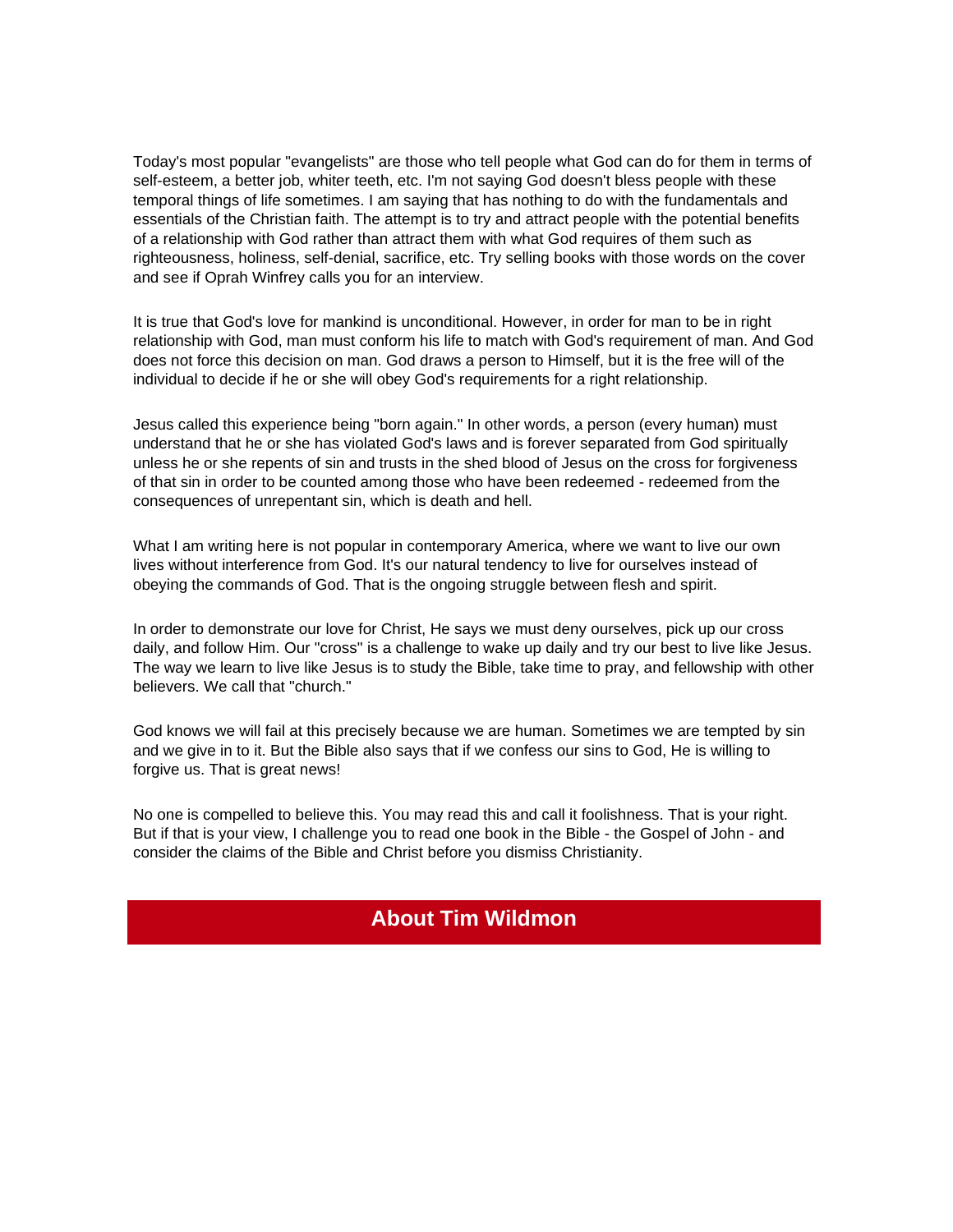Tim Wildmon is president of American Family Association (AFA) and American Family Radio (AFR). AFA is a pro-family advocacy organization with over two million online supporters and approximately 150,000 subscribers to its monthly flagship publication the AFA Journal.

Tim is co-host of the national radio program Today's Issues, a daily discussion offering a Christian response to issues of the day; he is also co-host of *Christian World View This Week*, a weekly program discussing topics on social and political issues for Christians and how they can become involved. Both programs air on AFR stations across the country.

Tim graduated from Mississippi State University with a degree in journalism. He and his wife Alison have three children. Learn more about him at [www.afa.net.](http://r20.rs6.net/tn.jsp?t=yschb69ab.0.0.4h4hhncab.0&id=preview&r=3&p=http%3A%2F%2Fwww.afa.net.)



### **Featured Founding Father**



#### **FAST FACTS:**

**Thomas Jefferson** was born on April 13, 1743, in Shadwell, Virginia. He was a draftsman of the U.S. Declaration of Independence; the nation's first secretary of state (1789-94); second vice president (1797-1801); and, as the third president (1801-09), the statesman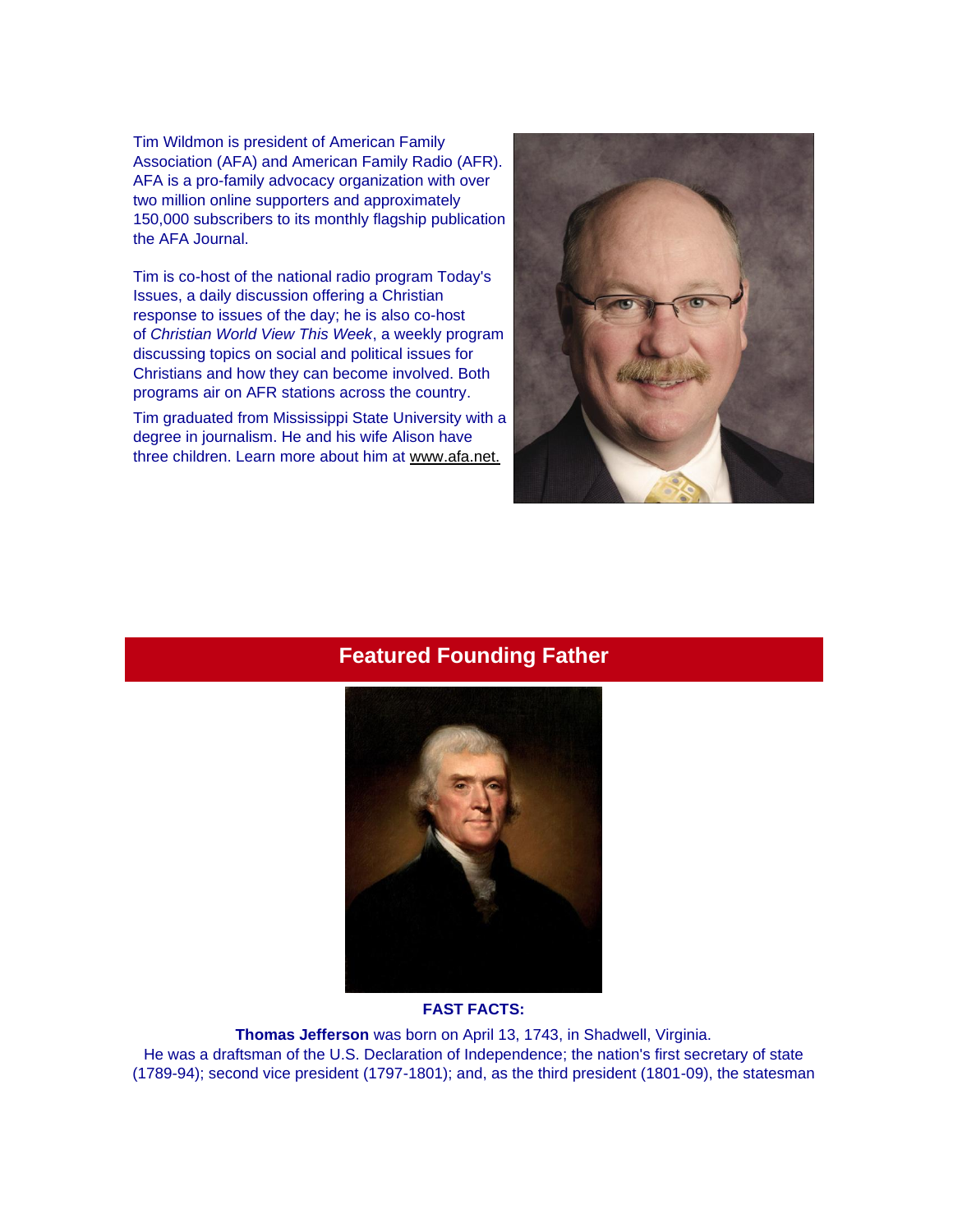responsible for the Louisiana Purchase. Jefferson died in bed at Monticello (located near Charlottesville, Virginia) on July 4, 1826.

### **Order Now**



*Unite the USA: Discover the ABCs of Patriotism* is a new book by **Stacie Ruth and Carrie Beth Stoelting**. It's a book that empowers patriots to make a big difference in the land we love. With 100+ ways to make a positive difference in America, *Unite the USA* is a must-have tool for patriots. *Unite the USA* will inspire and educate Americans to defend faith and freedom. (Important Note: All proceeds go to fund the mission of UnitetheUSA.org.) [Order it here today!](http://r20.rs6.net/tn.jsp?t=yschb69ab.0.0.4h4hhncab.0&id=preview&r=3&p=http%3A%2F%2Funitetheusa.org%2Fid56.html)

*In God We Still Trust* **an inspiring album dedicated to God and veterans by Stacie and Carrie Stoelting**



Per request from veterans who love patriotic and inspiring music sung by Stacie and Carrie, *In God* [We Still Trust](http://r20.rs6.net/tn.jsp?t=yschb69ab.0.0.4h4hhncab.0&id=preview&r=3&p=http%3A%2F%2Funitetheusa.org%2Fid56.html) was recorded. From the National Anthem to "God Bless America" you will be inspired and uplifted about our God-given freedoms. All proceeds go to Unite the USA. Help promote faith and freedom in America. Your support is important and appreciated. [Shop](http://unitetheusa.org/id56.html)[Buy or download a copy](http://r20.rs6.net/tn.jsp?t=yschb69ab.0.0.4h4hhncab.0&id=preview&r=3&p=http%3A%2F%2Funitetheusa.org%2Fid56.html)  [today.G](http://r20.rs6.net/tn.jsp?t=yschb69ab.0.0.4h4hhncab.0&id=preview&r=3&p=http%3A%2F%2Funitetheusa.org%2Fid56.html)od bless you as you celebrate the red, white, and blue!

#### **In God We Still Trust Video**